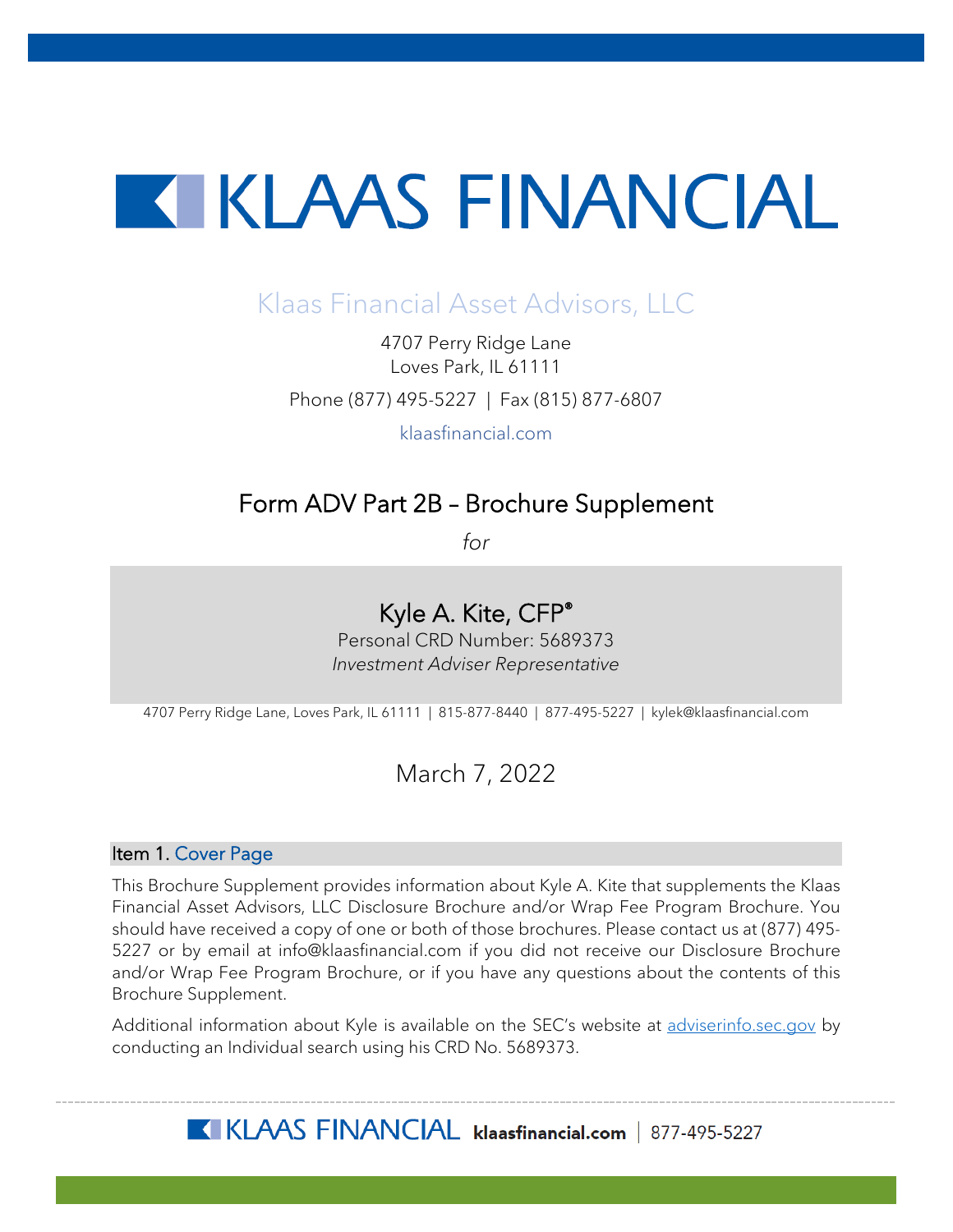

#### Item 2. Educational Background and Business Experience

Born: 1987

#### Educational Background

- $\triangleright$  Master of Business Administration MBA (2015) Northern Illinois University
- ▶ Bachelor of Science (2009) Business Administration, Northern Illinois University

#### Business Background

| ➤ | May 2014 - Present         | Klaas Financial Asset Advisors, LLC<br>Investment Adviser Representative |
|---|----------------------------|--------------------------------------------------------------------------|
| ➤ | July 2020 - September 2020 | Securities America, Inc.<br>Registered Representative                    |
| ➤ | May 2014 - July 2020       | Investacorp, Inc.<br>Registered Representative                           |
| ➤ | December 2011 - April 2014 | <b>Torbey Financial</b><br>Insurance Agent                               |
| ➤ | May 2011 - November 2011   | Dayton Freight<br>Supervisor                                             |
| ➤ | February 2010 - May 2011   | Alpine Bank<br>Teller                                                    |

#### Professional Designation

CERTIFIED FINANCIAL PLANNERTM (CFP® ). The CERTIFIED FINANCIAL PLANNER™, CFP® and federally registered CFP (with flame design) marks (collectively, the "CFP® marks") are professional certification marks granted in the United States by Certified Financial Planner Board of Standards, Inc. ("CFP Board").

The CFP® certification is a voluntary certification; no federal or state law or regulation requires financial planners to hold CFP<sup>®</sup> certification. It is recognized in the United States and a number of other countries for its (1) high standard of professional education; (2) stringent code of conduct and standards of practice; and (3) ethical requirements that govern professional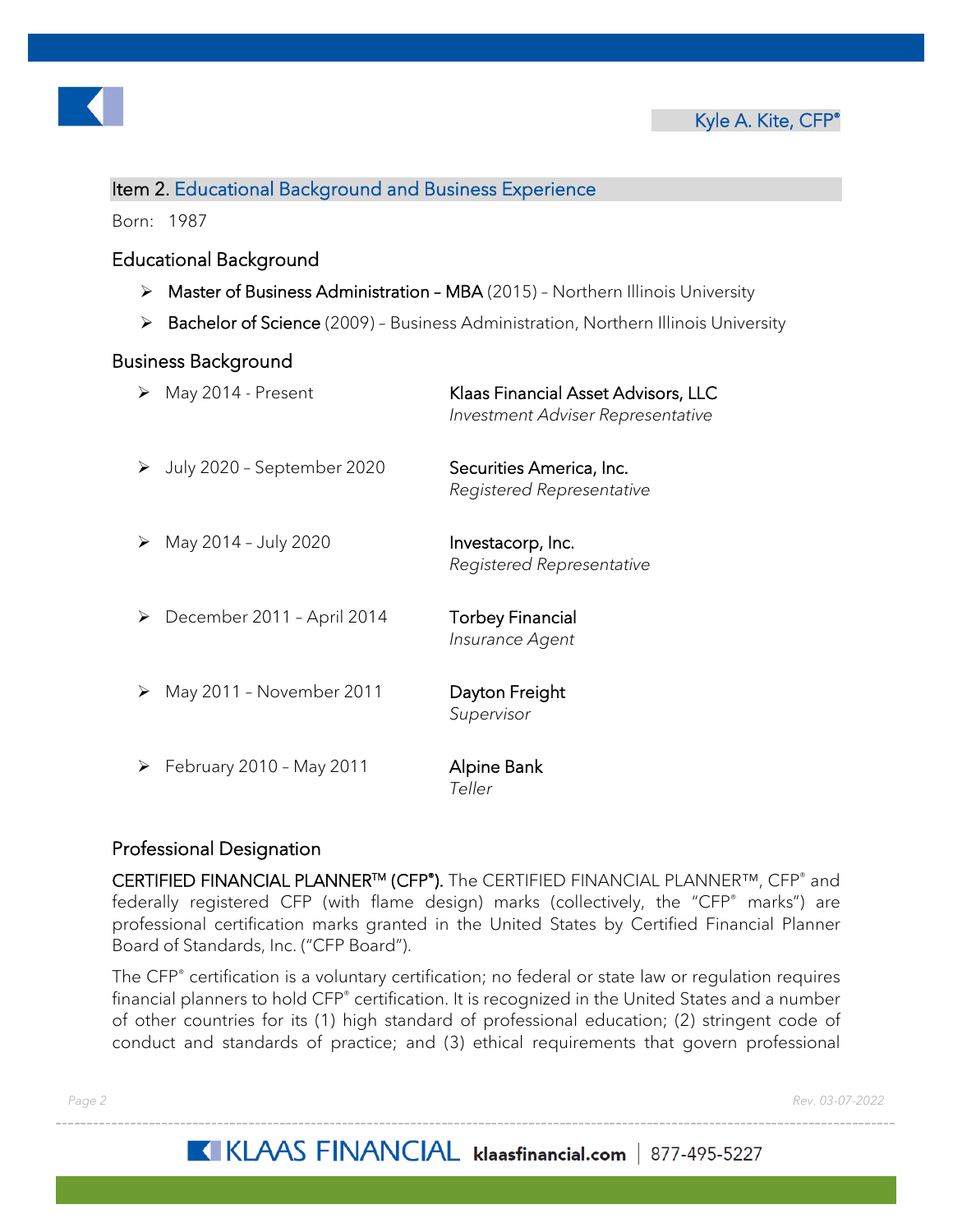



engagements with clients. Currently, more than 90,000 individuals have obtained CFP® certification in the United States.

To attain the right to use the CFP® marks, an individual must satisfactorily fulfill the following requirements:

- $\triangleright$  Education. Complete an advanced college-level course of study addressing the financial planning subject areas that CFP Board's studies have determined as necessary for the competent and professional delivery of financial planning services, and attain a Bachelor's Degree from a regionally accredited United States college or university (or its equivalent from a foreign university). CFP Board's financial planning subject areas include insurance planning and risk management, employee benefits planning, investment planning, income tax planning, retirement planning, and estate planning.
- Examination. Pass the comprehensive CFP® Certification Examination. The examination, administered in 10 hours over a two-day period, includes case studies and client scenarios designed to test one's ability to correctly diagnose financial planning issues and apply one's knowledge of financial planning to real world circumstances.
- Experience. Complete at least three years of full-time financial planning-related experience (or the equivalent, measured as 2,000 hours per year).
- Ethics. Agree to be bound by CFP Board's *Code of Ethics and Standards of Conduct*, a set of documents outlining the ethical and practice standards for CFP® professionals.

Individuals who become certified must complete the following ongoing education and ethics requirements in order to maintain the right to continue to use the CFP® marks:

- ▶ Continuing Education. Complete 30 hours of continuing education hours every two years, including two hours on the *Code of Ethics and Standards of Conduct*, to maintain competence and keep up with developments in the financial planning field.
- Ethics. Renew an agreement to be bound by the *Code of Ethics and Standards of Conduct*. The Standards prominently require that CFP® professionals provide financial planning services at a fiduciary standard of care. This means CFP® professionals must provide financial planning services in the best interests of their clients.

CFP® professionals who fail to comply with the above standards and requirements may be subject to CFP Board's enforcement process, which could result in suspension or permanent revocation of their CFP® certification.

#### Item 3. Disciplinary Information

Kyle has no disciplinary information to disclose.